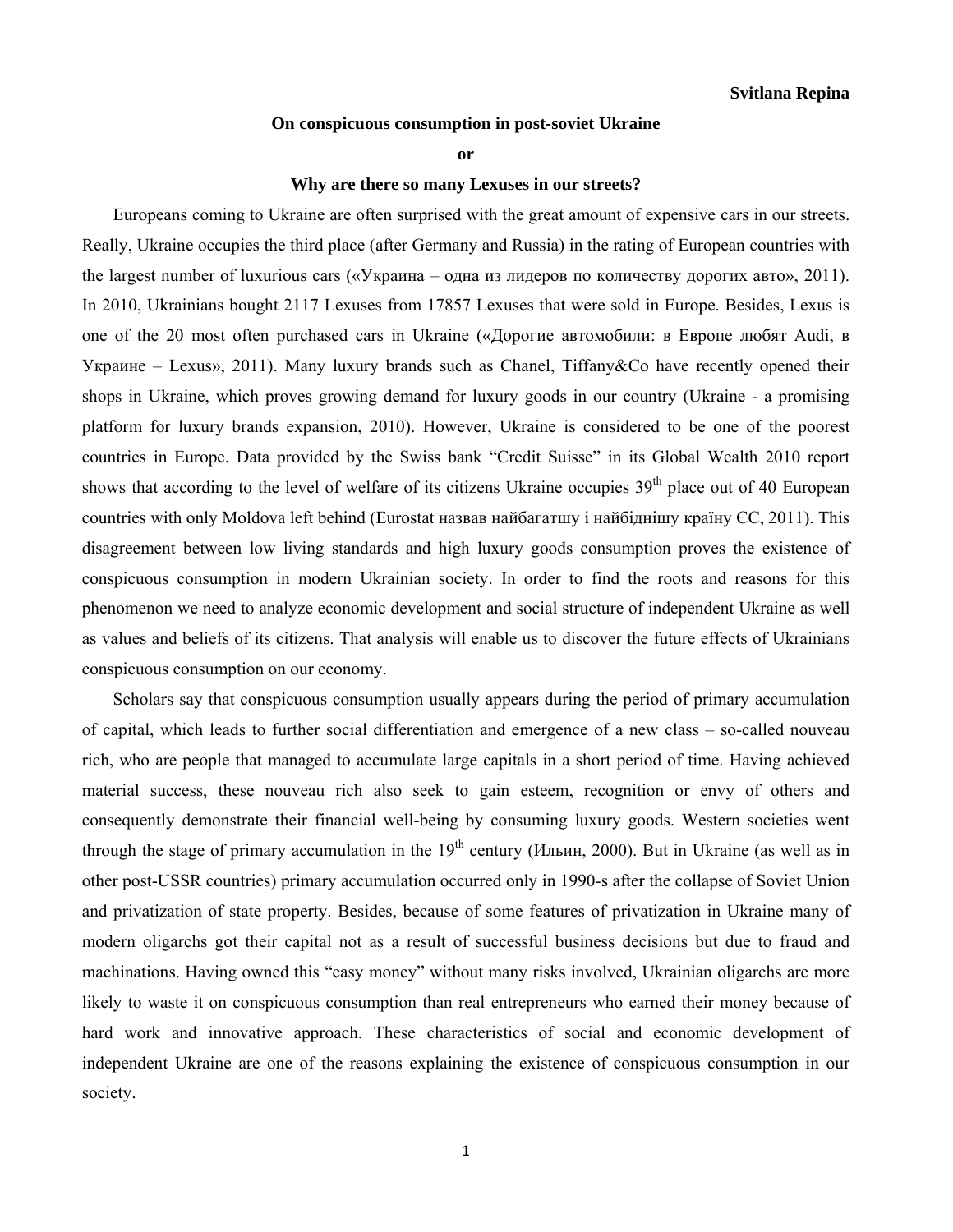The fact of Ukraine being a part of USSR for 70 years resulted into the absence of the representatives of so-called "old" bourgeoisie (i.e. members of families that run their business during many years and therefore own large money capital) in our society. Conversely, in western societies we can divide all the representatives of the upper classes in "new" and "old" bourgeoisie. The significant difference between members of these two groups is that the representatives of "old" bourgeoisie do not have to prove their high financial and social rank with the help of conspicuous consumption. Furthermore, they can afford themselves to buy clothes of democratic brands and drive middle-class cars without being concerned about their reputation because their family name speaks for itself (Потребление социально-экономических групп и слоев. Демонстративное потребление, n. d.). The situation is different with those belonging to "new" bourgeoisie. They have just become rich and therefore have a need to demonstrate their new social status. Conspicuous consumption is one of the easiest ways to prove their success to others. That is why the absence "old" bourgeoisie in Ukraine is another reason for widespread consumption of luxury goods in our country.

 Social structure is one more factor to consider when it comes to conspicuous consumption. The famous economist T. Veblen who started the study of conspicuous consumption said that one of the forces that make people consume luxury goods is the "invidious comparison" (Веблен, 1984: 68), which occurs when the representatives of higher classes try to distinguish themselves from others by buying goods that the representatives of lower classes cannot afford (Bergman, 2010: 15-16). In welfare states middle class is powerful and numerous and social differences are not so noticeable; as a result, there is less stimulus for the rich to try to show their difference from the vast majority of citizens. Conversely, in societies where most of the citizens are poor, the rich people are more likely to separate themselves from the rest of the members of this society. In Ukraine the middle class is very small and makes up less than 20% of all citizens. Furthermore, the representatives of Razumkov research Center say that the amount of middle class representatives in Ukraine has decreased from 17% to 10-12% after the crisis in 2008 **(**Чисельність середнього класу в Україні скоротилася з 17% до 10-12%, 2009**)**. Since nowadays most of Ukrainians belong to the lower class, the rich members of Ukrainian society are eager to distinguish themselves from poor majority by buying really expensive goods and services, which also leads to conspicuous consumption.

 Speaking of consumption, we need to take into account the factor of savings. It is clear that the more we save the less we consume. The chart below, which is based on the data from National Statistics Committee of Ukraine, shows the percentage of income that Ukrainians save and spend on consumption.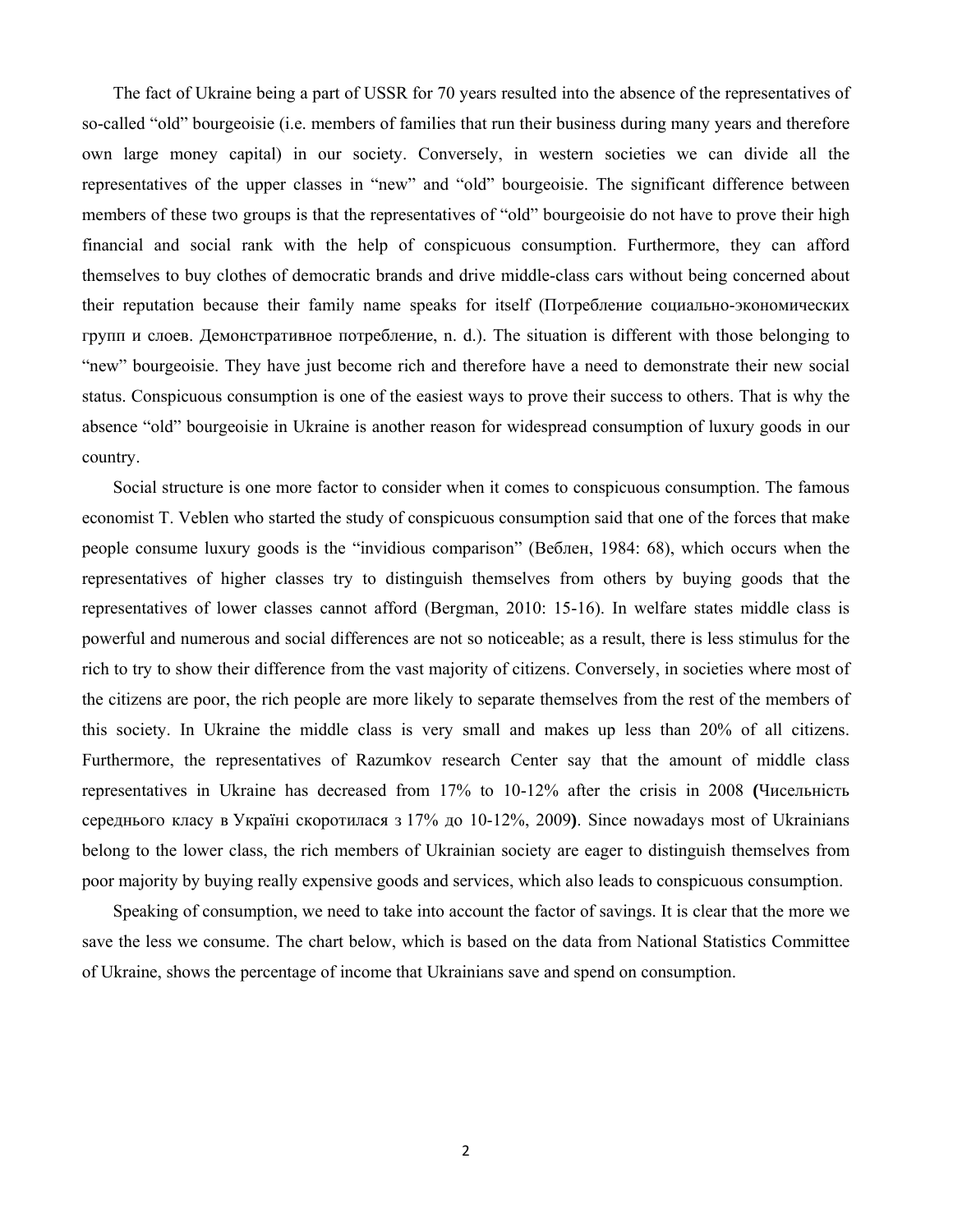| Year | Income,<br>mln.<br><b>UAH</b> | Consumption,<br>mln. UAH | Savings,<br>mln. UAH | Percentage of<br>cinsumption,% | <b>Percentage of</b><br>savings, % |
|------|-------------------------------|--------------------------|----------------------|--------------------------------|------------------------------------|
| 2002 | 185073                        | 168015                   | 17058                | 90,78%                         | 9,22%                              |
| 2003 | 215672                        | 199395                   | 16277                | 92,45%                         | 7,55%                              |
| 2004 | 274241                        | 242607                   | 31634                | 88,46%                         | 11,54%                             |
| 2005 | 381404                        | 335753                   | 32824                | 88,03%                         | 11,97%                             |
| 2006 | 472061                        | 427858                   | 44203                | 90,64%                         | 9,36%                              |
| 2007 | 623289                        | 575510                   | 47779                | 92,33%                         | 7,67%                              |
| 2008 | 845641                        | 793630                   | 52011                | 93,85%                         | 6,15%                              |
| 2009 | 894286                        | 813909                   | 80377                | 91,01%                         | 8,99%                              |

 As we see, Ukrainians save about 10% and spend about 90% of their income. To compare, in 2007 (the year before crisis) Ukrainian households have saved only 7,67% of their income while this figure was equal to 16,7% in Germany and to 15?6% in France (Household saving rate, 2009). Since the total amount of household income in Germany and France is much higher than in Ukraine, the absolute sum of savings in these European countries is much higher too. Low savings rates in Ukraine can be partly explained by the low living standards, which means that many Ukrainians have to spend all the money they earn in order to satisfy their basic needs (e. g. food, clothes etc). However, it is not the only reason. Ukrainians also have little trust to their government as well as to banks and other financial institutions (Кому довіряють громадяни?, 2009). It causes uncertainty in the future that forces our compatriots to consume now instead of making savings for the future. As a result, when Ukrainians receive more money it is more likely that they will spend it on buying more expensive than invest it or simple place on deposit. So, the fact that Ukrainians are unwiling to save a lot is one more reason why conspicuous consumption is widespread in our society.

 Finally, we need to take into account that consumer behavoiur is driven by a number of subjective factors so that it is impossible to discover the reasons for conspicuous consumption without investigating the norms, values and beliefs of the society consumers belong to. In modern Ukrainian society status-symbol goods play a great role. One can really benefit from the fact of owning visible items that show their high income. For example, in the shops consumers who are stylishly dressed usually get more shop assistant's attention than those who do not look so presentably. Besides, in our country nobody will believe you that you are a successful businessman if you do not wear expensive clothes or drive expensive car. In other words, we use luxury goods as standards defining esteem and recognition of others. It also forces Ukrainians to spend more on conspicuous consumption.

 All in all, conspicuous consumption has become really widespread in post-soviet Ukraine due to a number of social, economic and moral reasons. Our likelihood to spend heaps of money on luxury goods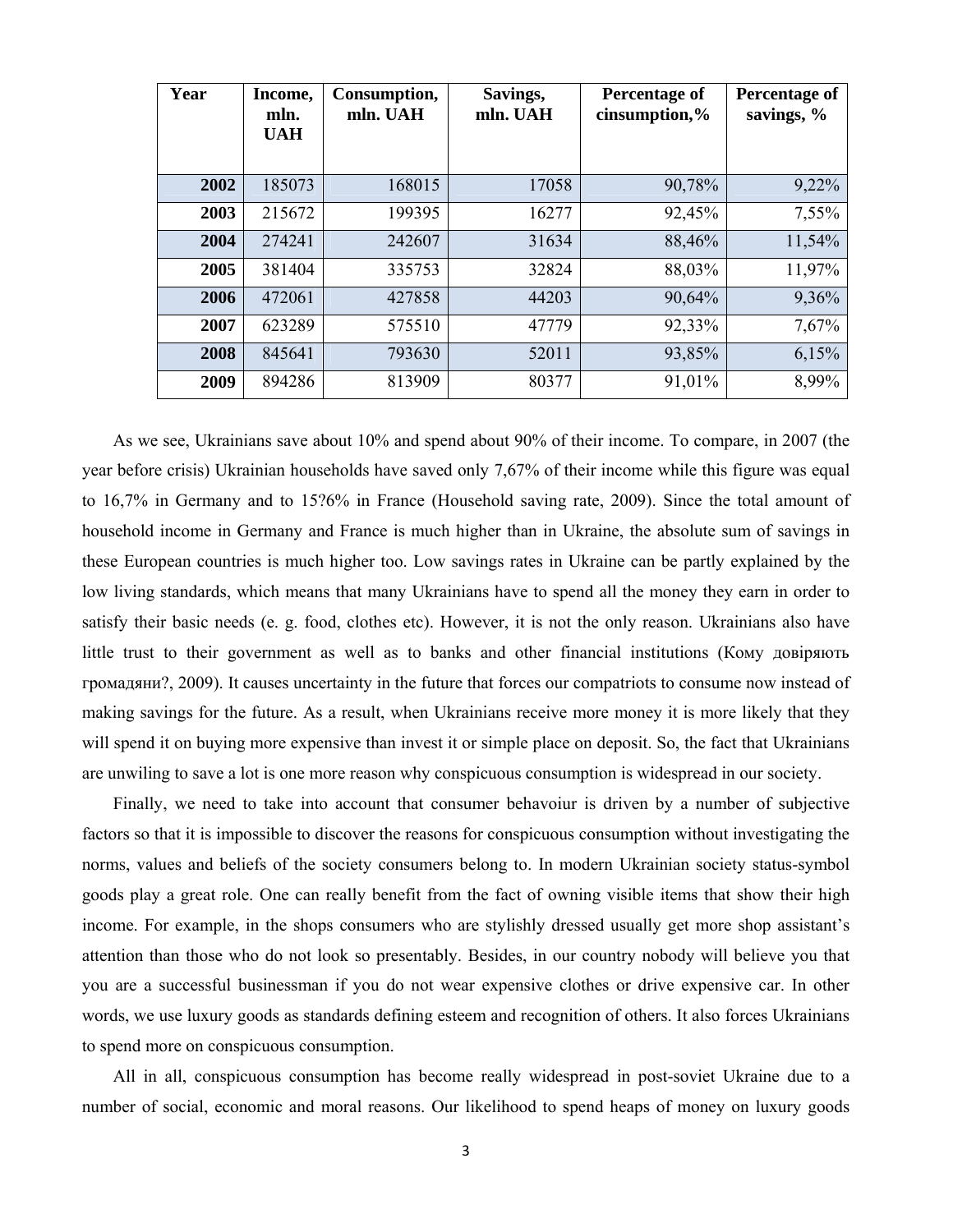creates numerous threats to the further development of our country. Firstly, demonstrative luxury of lifestyle of a small group of oligarchs compared to very poor living conditions of the majority of citizens may increase social tension. Secondly, conspicuous consumption forces many people to spend far beyond the limits that they can afford. As a result, these people take loans and start to live on tick; however, if their expenses on consumption will not decrease, they will not be able to pay money back, which can lead to nonpayment crisis. Thirdly, spending lots of money on conspicuous consumption we make little savings, which might result into the lack of money for investments. All things considered, it is clear that on the way to social stability and economic prosperity Ukraine needs to get rid of the phenomenon of conspicuous consumption.